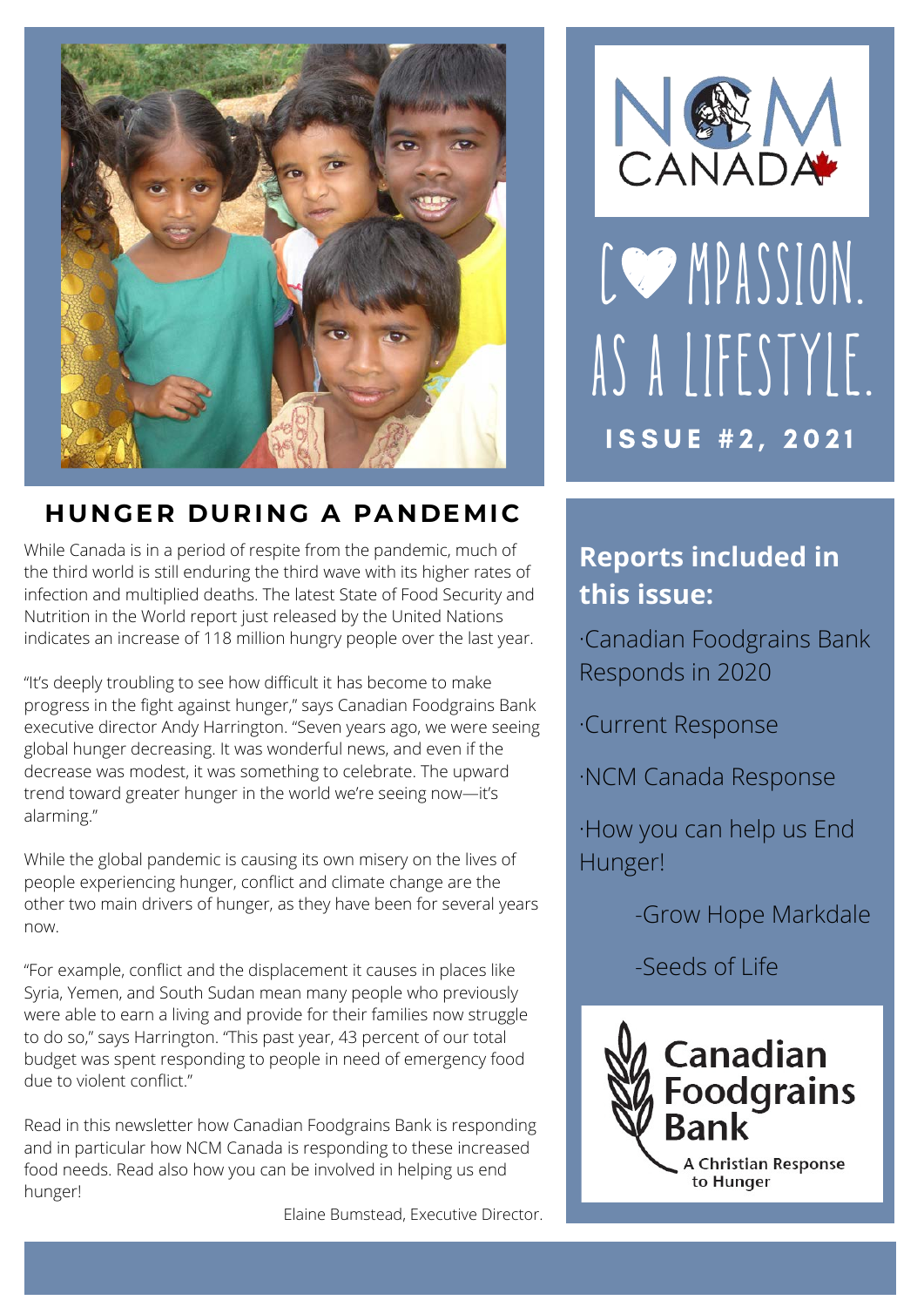## Canadian Foodgrains Bank Responds in 2020!

Over the past year, the Foodgrains Program has not only remained robust but has expanded in many areas.A total of \$49.02 million (\$33.09 million food assistance, \$13.8 million agriculture and livelihoods, and \$2.09 million nutrition) was committed to 103 projects in 33 countries. A total of 159 projects were approved (some were multi-phase) and implemented which is an increase of 45 over the previous year.Total growth in program was 16% and \$6.86 million dollars.

#### Current Response

Current Response to the current response to the current of the current of the current of the current of the current of the current of the current of the current of the current of the current of the current of the current o The drivers of hunger – the pandemic, conflict, and climate change - are shaping how the Foodgrains Bank, its members and their partners respond to hunger needs.

A recent additional grant of \$10 million from the Government of Canada was received by the Foodgrains Bank to address the longer term economic impact that the global pandemic is having on small-scale food producers in Africa.

This additional funding allowed Foodgrains Bank members and their partners to provide specialized support to farmers in several African countries, including supporting them in jointly marketing their produce to get the best prices.



Many Foodgrains Bank projects work with small-scale farmers who are disproportionately affected by climate change, and struggle with lack of rainfall and extreme weather conditions..

Farmers learn about conservation agriculture and are helped to apply the methods of conservation agriculture as they grow food on their small plots of land. The new methods help preserve moisture, feed the plants, improve soil fertility, and increase food production.

In Ethiopia, for example, over 60,000 farmers have been trained in conservation agriculture techniques and over 25,000 farmers currently participate in savings and loans groups that help them gain access to credit. After learning the principles of conservation agriculture, coupled with additional best farming practices, Asnakech saw her corn yields increase from 50 kg to 550kg in 2018 on a 20 by 30 metre plot of land! She began using these techniques more widely on her farm, which enabled her to grow enough food to feed her family and share with neighbours in need, while still having surplus to sell. **Asnakech - from Ethiopia** 



To learn more about the conservation agriculture program of the Foodgrains Bank, see https://foodgrainsbank.ca/conservation-agriculture/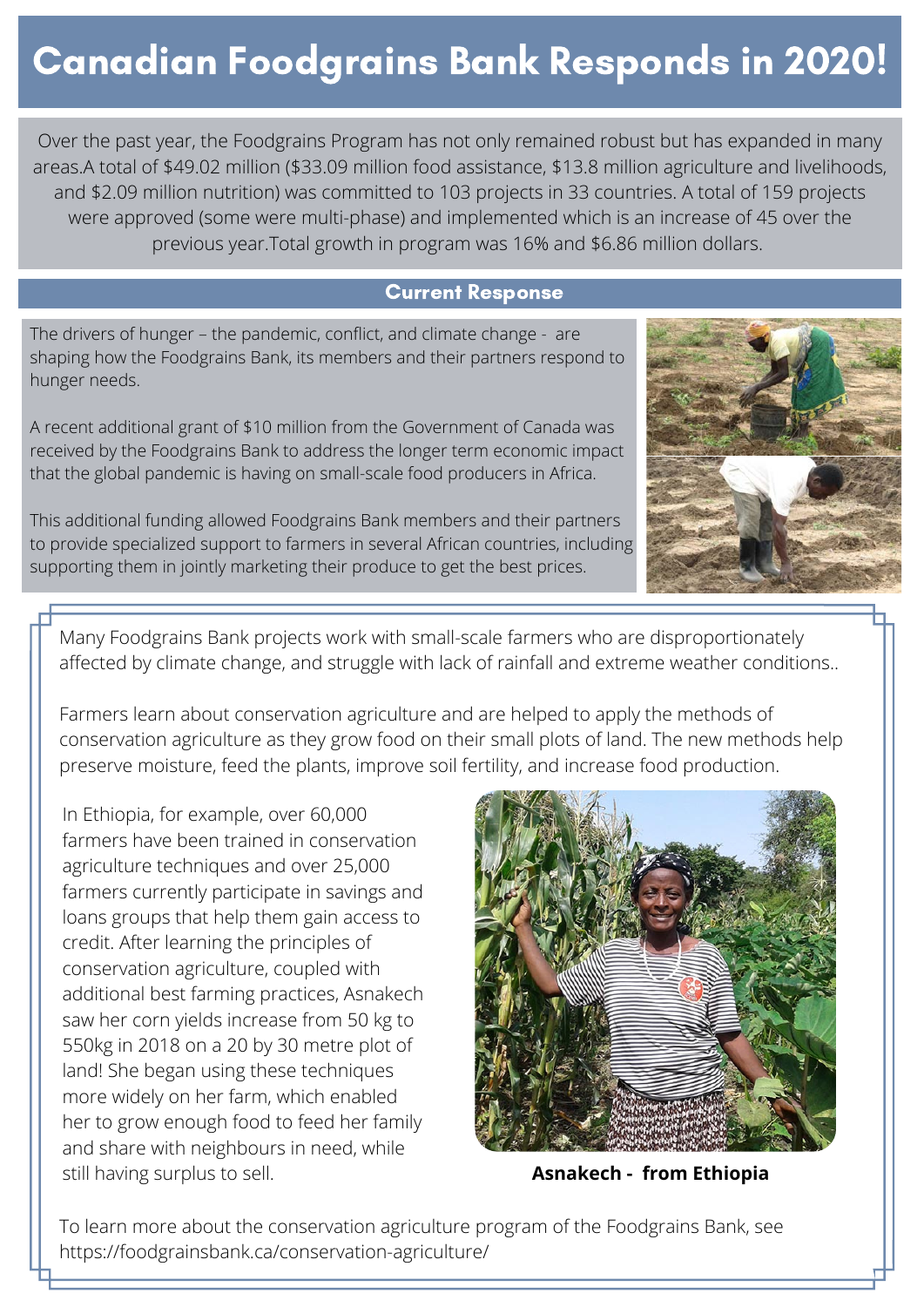**For families displaced by conflict and for those subsistence farm families who are enduring inadequate rainfall, and failed crops, Canadian Foodgrains Bank members (including NCM Canada) are providing food assistance which gives the farmers the energy needed to plant or replant their fields and provides food for their families up until the harvest season.**



**Child-headed household - Kenya an NCM Canada Food Assistance Project**

## **NCM Canada Response**

NCM Canada is providing food for 1000 families in North East Kenya where late rains and drought have meant hunger for these farm families.

Achom Elim (a beneficiary) said, "Since the outbreak of Covid-19 pandemic last year, life has been exceedingly difficult for people and especially us Turkana people. This food is a lifesaver to us. Majority of families here take one meal a day and it is taken at 3 pm with children given priority. The County Government gave us food last year in August and it was only 2 kgs of maize grain for each family. Yours is 50 kgs; enough for a family to feed on for days. Majority of us had even stopped going to church because we felt like God had abandoned us owing to the sufferings of many people. Now at least this Sunday, children and I can go to church to give God thanks as we also pray for your efforts in coming to our aid with food at such as time as this. Thank you and God bless you!"

NCM Canada is also providing funding for a long-term agriculture and livelihoods project in Bangladesh. This project is being funded through Canadian Foodgrains Bank and will impact 1100 families or about 5500 people. A similar project is being implemented in Nepal through the Foodgrains Bank.

An assessment of the food situation was completed in both contexts along with many meetings with farmers and with local and regional government officials from several government offices including the department of agriculture. The goal of the projects is to reduce hunger among these families by helping the subsistence farmers to produce more food, and diversify their livelihoods so that they have more income to provide food for themselves. The project will also work with the women to increase their knowledge and skills and empower them to help contribute to their family income. NCM Canada is providing support for a project of Canadian Baptist Ministries in Lebanon providing food assistance for 3830 families. In Afghanistan, NCM Canada is supporting a Presbyterian food assistance project for 1100 families.

Outside of program work, the Foodgrains Bank also engages governments and decisionmakers in encouraging support for small-scale food producers and ensuring conflict sensitivity in the delivery of humanitarian food assistance.